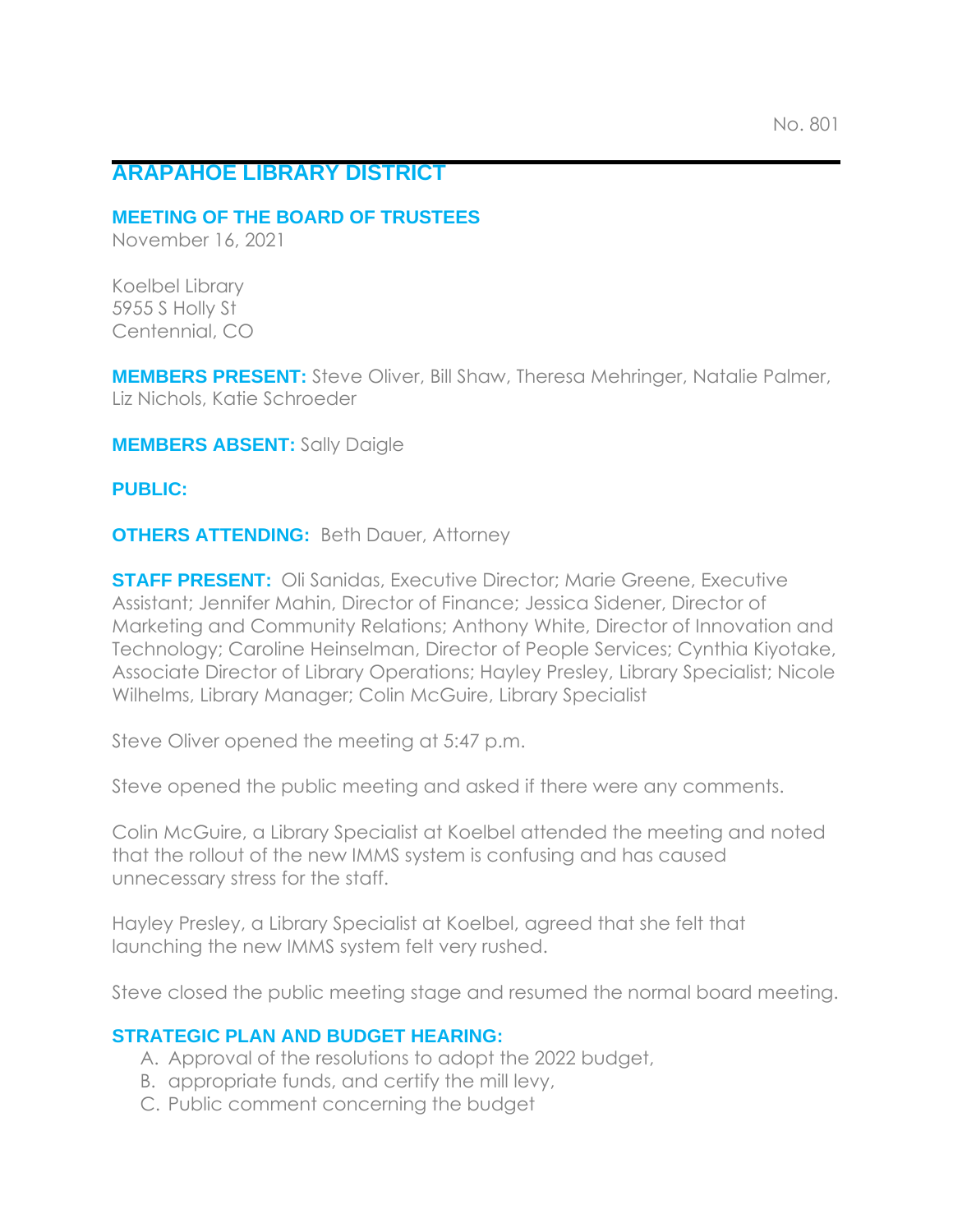Jennifer highlighted a few changes that had been made to the budget since the draft was reviewed at the October meeting. After all of the changes, the net positive amount was approximately \$300,000.

Jennifer gave an overview of the finalized project budget.

Bill Shaw asked about the change to the line item labeled administrative/executive service salaries. Jennifer responded that some extra money was set aside in the budget in preparation for the results of the compensation study. The study has not yet been completed, so the money has not been allocated, and it was added to that line item until the directors know how the money will be distributed. Steve Oliver asked when the compensation study will be completed; Oli responded that the study goes through the end of the year. The salary changes will be made through the performance review process in early 2022. Steve asked what would happen if the compensation study resulted in the need for a higher amount than the money that has been set aside. Oli responded that if the amount was more than \$100K, the change would be brought to the board for approval. Theresa Mehringer asked if the salary change is less than the \$300K net amount in the general fund if that money could be used. Jennifer stated that yes, that money could be used, and in order to do so, there would be a budget amendment drafted.

Bill asked about the difference in the administration costs in the benefits budget. Caroline Heinselman responded that there was an increase in ALD's stop-loss coverage.

Theresa asked how the passed Senate Bill 21-293 would impact the budget. Beth Dauer explained that the bill would impact the 2023 and 2024 budgets, and she explained that ALD probably would not receive an increase in revenues for the presumed property value increase. Jennifer Mahin stated that she has run some scenarios and could bring the projected numbers to the board at a future meeting. Bill Shaw summarized that the bill will slow the rate of increased revenue to ALD, but it does not slow the increase in expenditures.

Steve Oliver proposed a motion to approve adoption of the 2022 budget, certify the mill levy and appropriate funds. Theresa Mehringer moved and Natalie Palmer seconded and the motion was unanimously approved.

Katie Schroeder moved to approve the 2022 strategic plan. Liz Nichols seconded, the board voted and it was unanimously approved.

**APPROVAL OF MINUTES No. 800**: Theresa suggested a few changes to the minutes from the October 19, 2021 meeting. Natalie Palmer moved to approve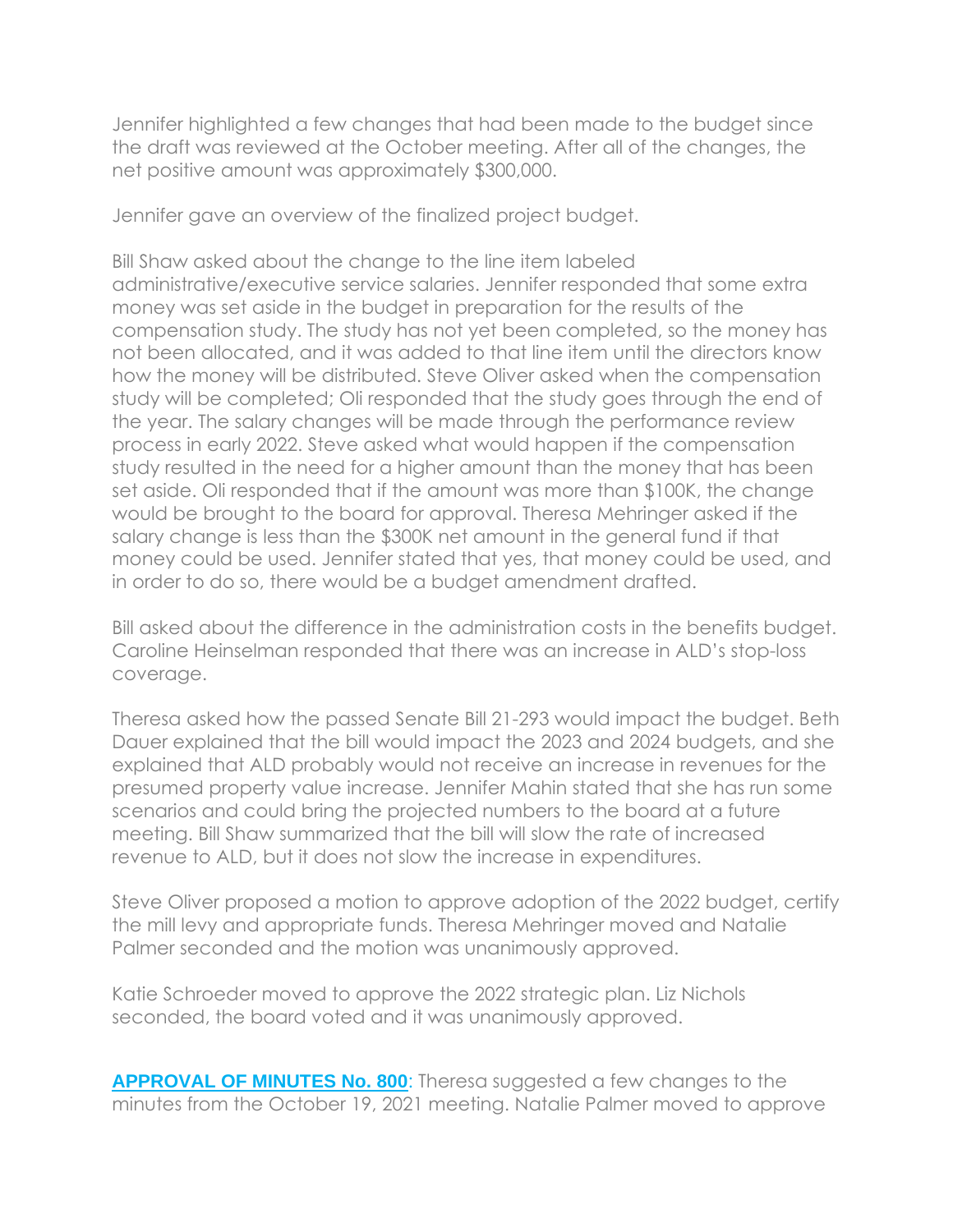the minutes with the proposed changes. Katie Schroeder seconded and the motion passed.

**CONSENT AGENDA:** Bill Shaw moved to approve and Theresa Mehringer seconded the Consent Agenda as presented. The motion passed.

- A. Approval of the hiring of Tanner Gehling, Brandee Heimerle
- B. Approval of the separation of Larissa Shpurik, Cody Robinson, Cynthia Converse-Doucette, John Osher, Mark Hughes, Galina Derevyanko, Read Trammel, Jose Ortiz
- C. Approval of \$126,099.29 for the annual Sierra renewal (2022). Sierra is the name of the ILS (Integrated Library System) that runs our patron catalog and provides the infrastructure that connects many of our systems, including our website, book returns, collection management and online resources. This is year two of a four-year contract and is an increase of \$3,672.79 compared to the previous year.

**FINANCIALS:** Jennifer Mahin reviewed the financials with the trustees.

Natalie Palmer moved to accept the Financials as presented. Liz Nichols seconded and the motion passed. Approval of the Financials means:

- Acceptance of the Statement of Revenue and Expense
- Acceptance of the Balance Sheet

**BOARD PRESIDENT REPORT:** Steve Oliver reminded the board that they are invited to drive to Castlewood Library to tour the remodeled facility after the meeting.

Steve mentioned there is no board meeting in December. The board is meeting in executive session on December 14 to review Oli Sanidas' performance. Steve will send the review form to the other board members soon to fill out in preparation for the meeting.

Bill Shaw asked why the executive session meeting is being held virtually. Steve responded that the meeting is normally relatively short and takes less time than it would take for some trustees to drive to the Support Services building, so he and Katie decided to hold it virtually.

**EXECUTIVE DIRECTOR REPORT:** Oli Sanidas noted that this month's report is a review of the work that had been done throughout the year. The list is quite long and he asked if the board had any questions.

Bill Shaw stated that the staff should be commended for the amount of work they've done and for all the accomplishments during a difficult year. Oli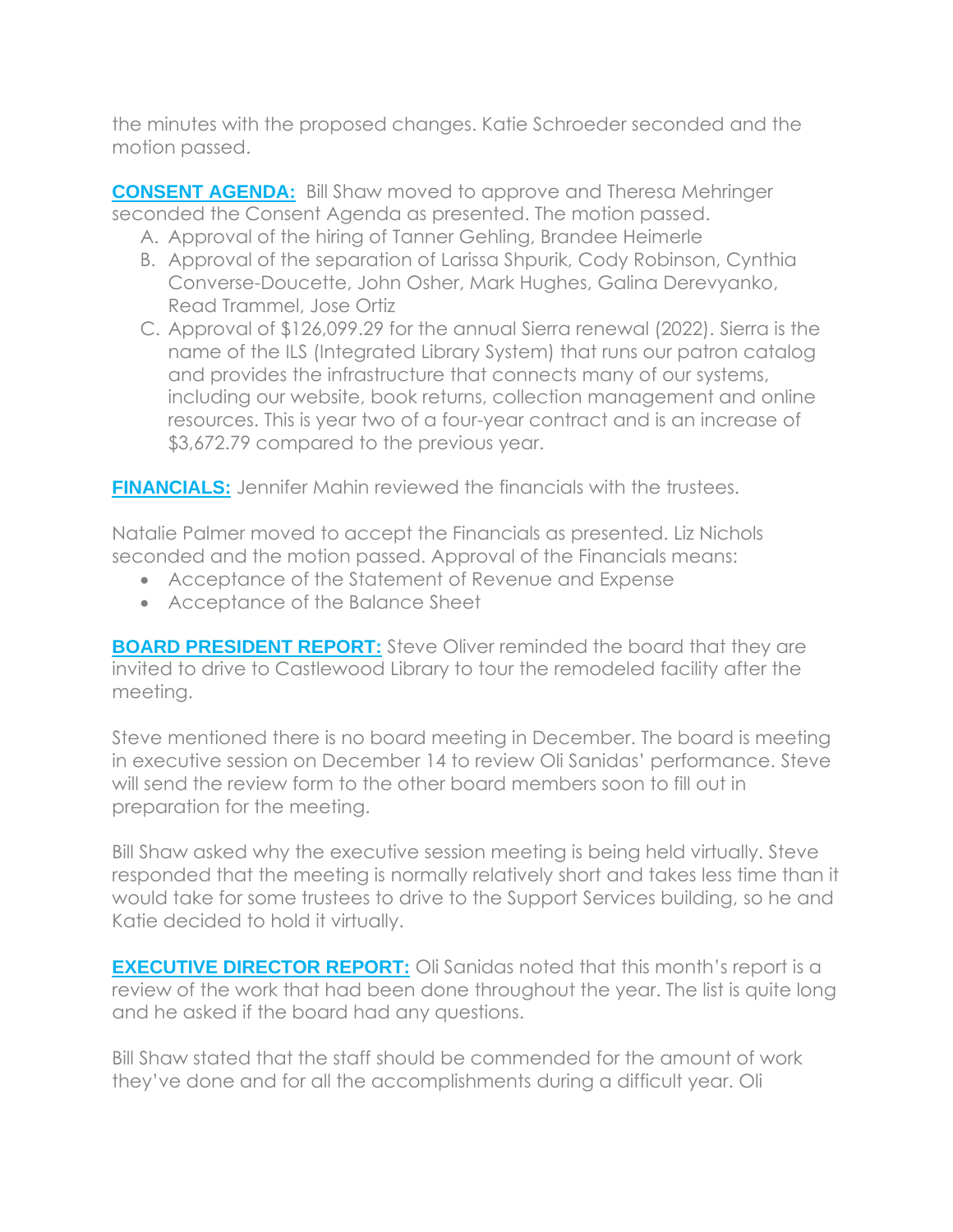responded that a commendation to the staff can be drafted for the board to sign.

Theresa Mehringer asked about the cybersecurity measures put in place due to the nationwide increase in cyber attacks and if and how the board would be notified in the case of an attack on ALD. She suggested that an update on cybersecurity be added to a board agenda once a year. Anthony White said that a presentation of the changes already made as well as plans in place for the future can be scheduled for a board meeting in 2022. Oli added that the presentation can include an overview of the process in place to respond to cyber attacks. Beth Dauer stated that she will meet with Anthony to incorporate the legal aspect of cyber attacks into the presentation as well. Theresa requested the presentation be done in Q1 of 2022.

Katie Schroeder asked about the IMMS system that staff mentioned during the public comment segment of the meeting. Anthony White responded that there was a disruption during the rollout of the IMMS system and the team implemented some ways to work around the issue in the meantime. One of the biggest motivations for acquiring the IMMS system was to keep an inventory of ALD's collections and prevent "pooling" of titles at one location rather than being distributed among the branches. The long-term gain will be a very high level of collection management that could not be achieved with previous systems. Another aspect of the plan includes the external lockers that have been installed at the branches, and some branches' lockers are currently filled every day. The next phase is to install library kiosks at external locations throughout the community. Anthony noted that the IMMS system was rolled out earlier today and there were some challenges that were disruptive to the staff.

Oli invited the board to attend English Language Acquisition (ELA) graduation ceremonies for patrons who have been taking ELA classes. He will send an email with the dates and locations of the graduation events to the trustees.

Bill Shaw asked how staff is currently feeling about COVID. Oli responded that with the resurgence of the delta variant, it has been challenging for staff, but it has also been normalized. More staff are wearing masks than not. Bill asked if ALD is providing any education to the staff in regards to the science around COVID. Oli responded that ALD is relying on the external experts like Tri County Health. Bill suggested that it might be worth hiring a consultant to come in and answer questions from the staff in regards to how to transition from pandemic to endemic, and how to move toward a sense of normalcy. Cynthia Kiyotake noted that ALD is currently operating in a hybrid mode of operations. ALD resumed offering in-person events in September and many programs are still offered virtually.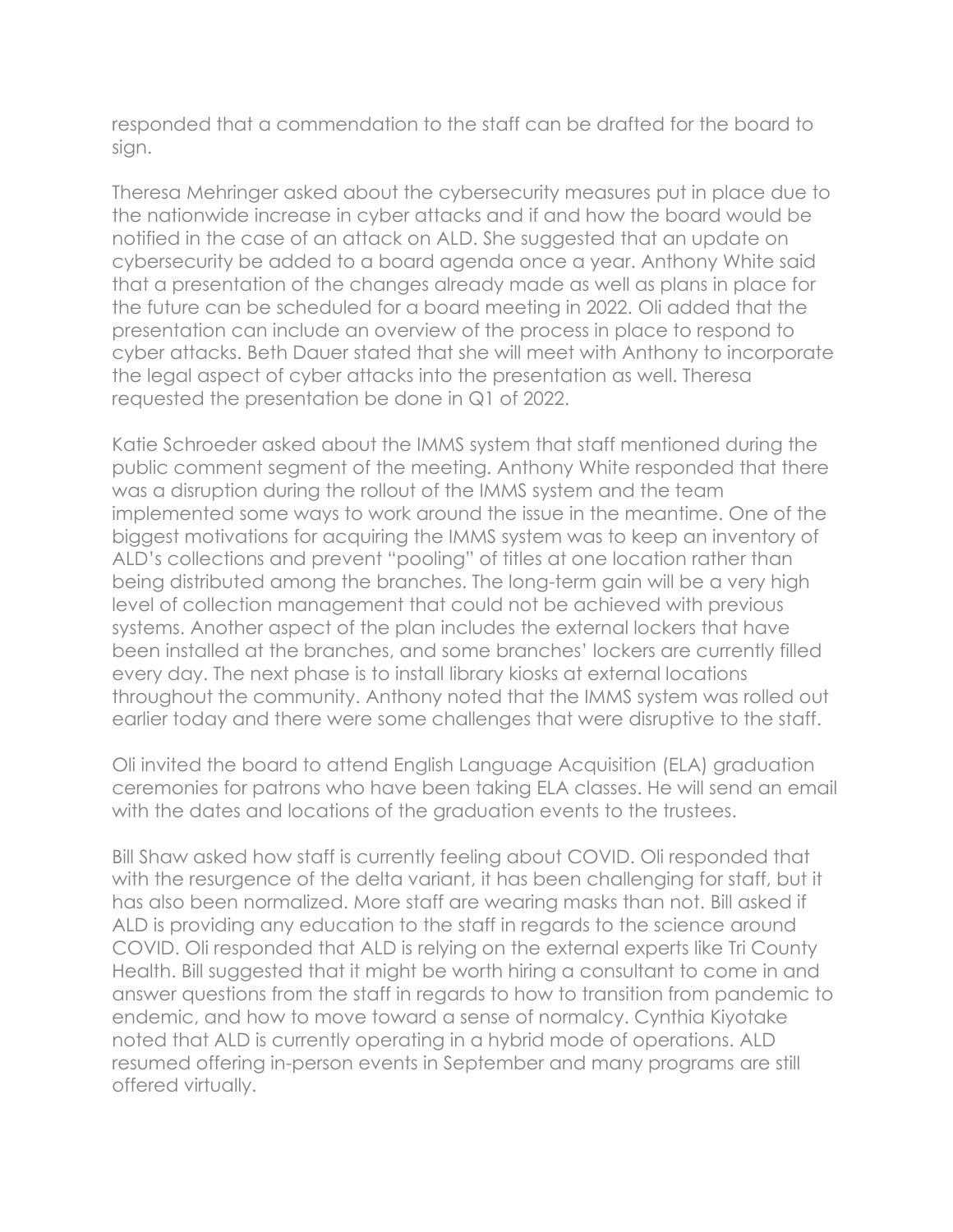**LEGAL STATUS REPORT:** Beth Dauer responded to Bill Shaw's question from a previous meeting about where the state reimbursement money for lost revenue to ALD will come from due to the passage of HB21-1312. She stated some funds will probably be coming from COVID relief funds.

Beth noted for future meetings that the board can decide to meet virtually as long as access to those meetings are made available to the public.

### **STRATEGIC PLAN REPORT:**

Anthony White, Director of Innovation and Technology, highlighted the monument sign installation at Castlewood from the strategic plan report.

There being no further business, Steve Oliver adjourned the meeting at 7:19 p.m.

 $U$ illiam Shaw (Jan 21, 2022 16:52 MST) **Jan 21, 2022** *William Shaw* 

Date Approved William Shaw, Secretary